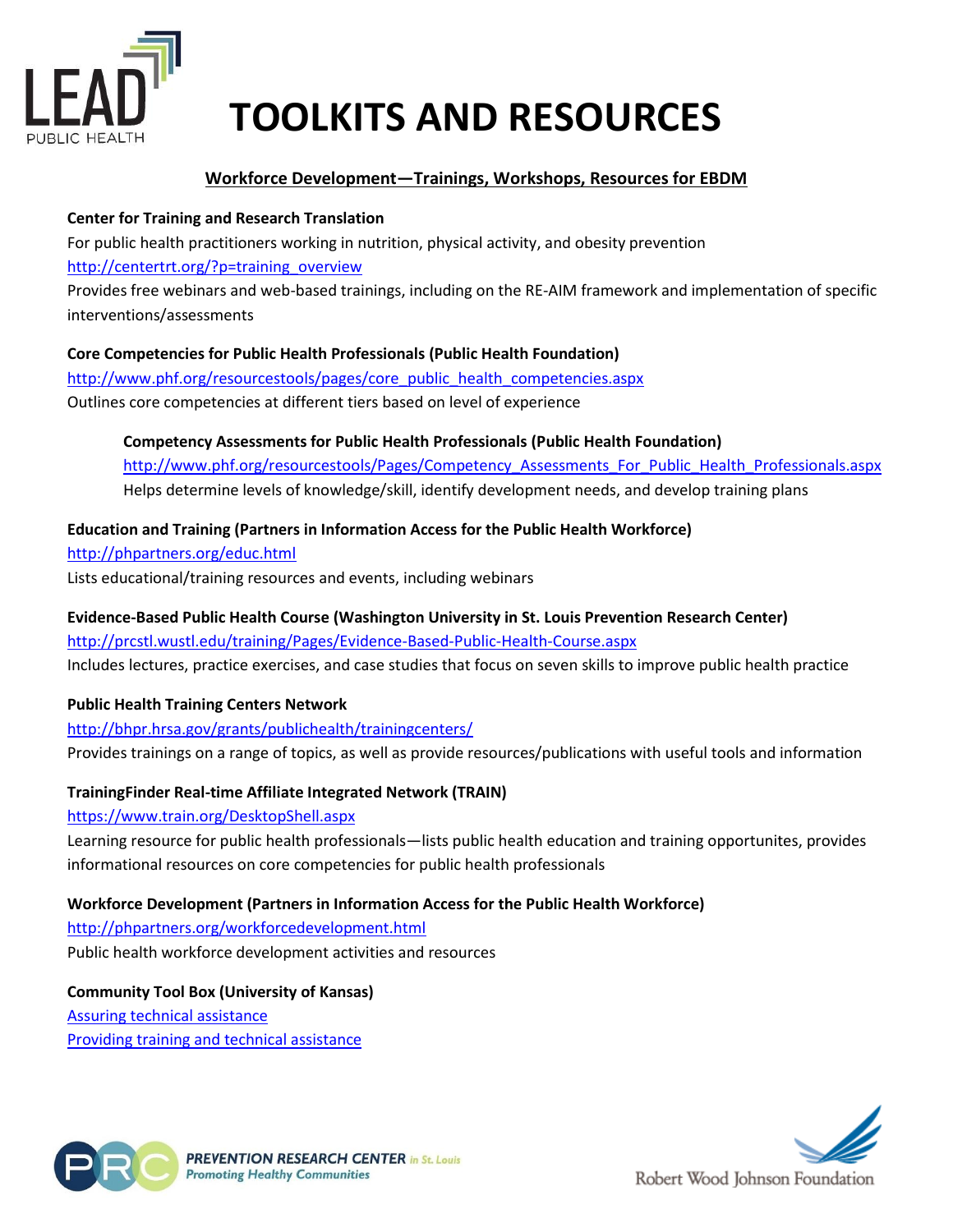## **Enhancing Leadership/Developing Skills**

#### **Center for Health Leadership and Practice**

#### <http://www.healthleadership.org/>

Leadership Learning Library that provides tools, reports, and presentations from various sources Also has ongoing training for public health professionals in the form of ongoing webinars

#### **Community Tool Box (University of Kansas)**

[Building leadership](http://ctb.ku.edu/en/6-building-leadership) [Building teams: Broadening the base for leadership](http://ctb.ku.edu/en/table-of-contents/leadership/leadership-ideas/team-building/main) [Developing strategic and action plans](http://ctb.ku.edu/en/5-developing-strategic-and-action-plans) [Improving organizational management and development](http://ctb.ku.edu/en/15-improving-organizational-management-and-development)

#### **National Public Health Leadership Development Network**

<http://www.heartlandcenters.slu.edu/nln/index.html> Provides leadership development opportunities and resources

#### **Practical and Affordable Ways to Cultivate Leadership in Your Organization**

<http://rihel.org/images/pdf/practicalaffordablejphmp2010.pdf>

Article that outlines strategies for building leadership, as well as actions that help to cultivate leadership qualities in the public health workforce

## **Organizational Culture—Information and Innovation**

#### **Change Management for Effective Quality Improvement: A Primer**

<http://ajm.sagepub.com/content/25/4/268> Article on adopting change management practices to increase odds of success

## **Community Tool Box (University of Kansas)**

[Enhancing cultural competence](http://ctb.ku.edu/en/9-enhancing-cultural-competence) [Assessing community needs and resources](http://ctb.ku.edu/en/assessing-community-needs-and-resources) [Analyzing problems and goals](http://ctb.ku.edu/en/3-analyzing-problems-and-goals) [Developing a framework or model of change](http://ctb.ku.edu/en/4-developing-framework-or-model-change) [Developing an intervention](http://ctb.ku.edu/en/7-developing-intervention) [Evaluating the initiative](http://ctb.ku.edu/en/12-evaluating-initiative) [Increasing participation and membership](http://ctb.ku.edu/en/increasing-participation-and-membership) [Sustaining the work or initiative](http://ctb.ku.edu/en/16-sustaining-work-or-initiative) [Promoting internal communication](http://ctb.ku.edu/en/table-of-contents/leadership/effective-manager/internal-communication/main)

## **Health Information Technology Toolkit (Rural Assistance Center)**

Federal HIT Resources for Rural Health Care Providers <http://www.raconline.org/hit/> Breaks down resources by category or topic

## **Health IT Resources Map (NACCHO)**

<http://naccho.org/topics/infrastructure/informatics/hitmap/index.cfm>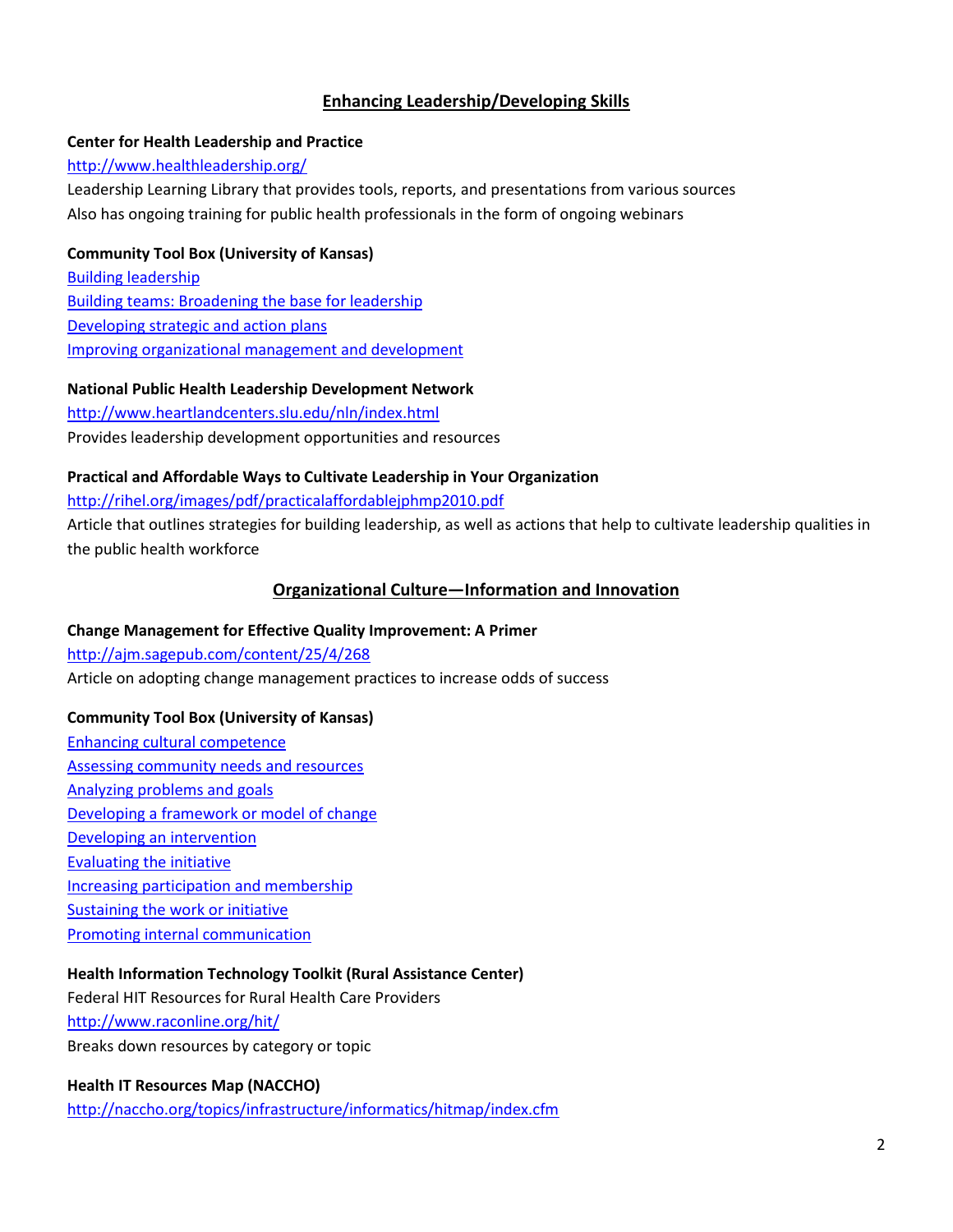Provides state-specific information about health information exchanges, regional extensions centers, and other resources

## **National Collaborating Centre for Methods and Tools**

#### <http://www.nccmt.ca/eiph/index-eng.html>

Provides background information/overview of evidence-informed public health, including stages of the process and a model for decision making

#### **Partners in Information Access for the Public Health Workforce**

<http://phpartners.org/>

Lists information, organizations, and resources about various aspects of public health, categorized by topic

#### **Plan, Do, Check, Act**

<http://www.hse.gov.uk/managing/plan-do-check-act.htm> Four-step method for continuous improvement

#### **Roadmap to a Culture of Quality Improvement (NACCHO)**

#### <http://qiroadmap.org/>

Guide to leadership and success in local health departments that includes a comprehensive resource page

#### **Relationships and Partnerships**

#### **Center for Sharing Public Health Services**

<http://www.phsharing.org/> Lists resources for cross-jurisdictional sharing, including best practices, lessons, and tools

#### **Community Tool Box (University of Kansas)**

[Creating and maintaining partnerships](http://ctb.ku.edu/en/creating-and-maintaining-partnerships) [Developing multisector collaborations](http://ctb.ku.edu/en/table-of-contents/implement/improving-services/multisector-collaboration/main) [Increasing participation and membership](http://ctb.ku.edu/en/8-increasing-participation-and-membership) [Promoting coordination, cooperative agreements, and collaborative agreements among agencies](http://ctb.ku.edu/en/table-of-contents/implement/improving-services/coordination-cooperation-collaboration/main) [Working together for healthier communities: A framework for collaboration among community partnerships, support](http://ctb.ku.edu/en/table-of-contents/overview/model-for-community-change-and-improvement/framework-for-collaboration/main)  [organizations, and funders](http://ctb.ku.edu/en/table-of-contents/overview/model-for-community-change-and-improvement/framework-for-collaboration/main)

#### **Health in All Policies: A Guide for State and Local Governments (Public Health Institute)**

[http://www.phi.org/uploads/files/Health\\_in\\_All\\_Policies-A\\_Guide\\_for\\_State\\_and\\_Local\\_Governments.pdf](http://www.phi.org/uploads/files/Health_in_All_Policies-A_Guide_for_State_and_Local_Governments.pdf) Provides background information about Health in All Policies, offers practical strategies for improving public health and questions to consider throughout the process, and a case study example from California's Health in All Policies Task Force.

#### **Engaging Partners, Stakeholders, and Community Members**

<http://www.naccho.org/topics/infrastructure/CHAIP/partner-engagement.cfm> Trainings, tools, and resources to help engage partners, stakeholders, and community members

**Mobilizing for Action through Planning and Partnerships (MAPP) Clearinghouse (NACCHO)** <http://www.naccho.org/topics/infrastructure/mapp/framework/clearinghouse/> Provides tools and resources for new and current MAPP users, organized by phases/categories.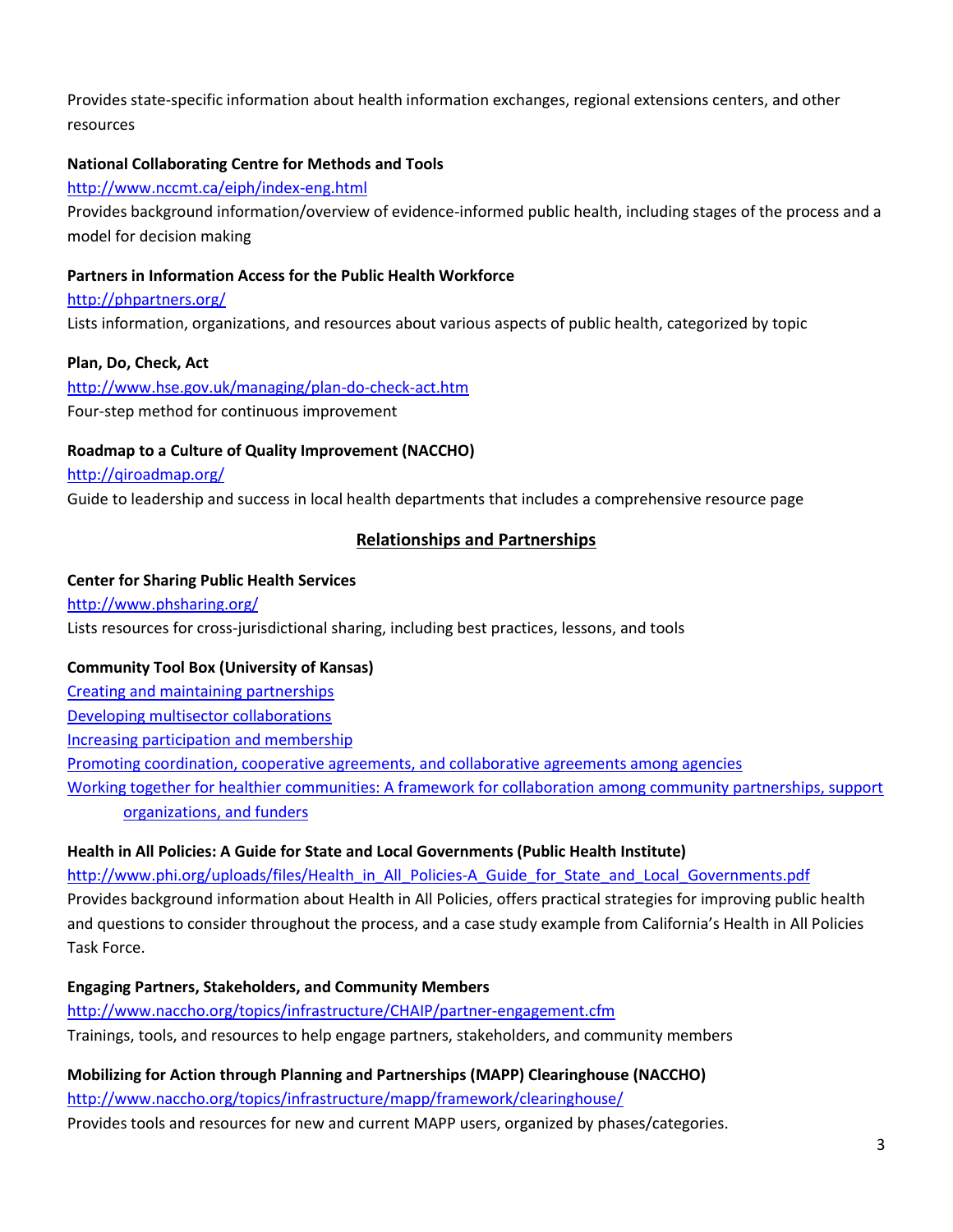# **National Prevention Strategy Toolkit (NACCHO): Forging Cross-Sector Partnerships**

<http://www.ebprevention.org/nps/step3.html>

Recommendations for working with a range of specific partners, with links to helpful tools

## **Social Media Toolkit (CDC)**

[http://www.cdc.gov/socialmedia/Tools/guidelines/pdf/SocialMediaToolkit\\_BM.pdf](http://www.cdc.gov/socialmedia/Tools/guidelines/pdf/SocialMediaToolkit_BM.pdf) Guide to using social media to improve reach, access, participation, and transparency

## **Guide to Writing for Social Media (CDC)**

<http://www.cdc.gov/socialmedia/Tools/guidelines/pdf/GuidetoWritingforSocialMedia.pdf> How to effectively use multiple social media channels—a beginner's guide

## **Social Media Tools (CDC)**

<http://www.cdc.gov/socialmedia/tools/index.html> Personalizing messages, reaching new audiences, and building communication infrastructure Includes links to infographics, images, videos, and lists of Facebook/Twitter accounts the CDC manages

# **Financial Practices**

#### **Community Tool Box (University of Kansas)**

[Attracting support for specific programs](http://ctb.ku.edu/en/table-of-contents/sustain/long-term-institutionalization/attract-support/main) [Developing a plan for financial sustainability](http://ctb.ku.edu/en/table-of-contents/finances/grants-and-financial-resources/financial-sustainability/main) [Providing incentives](http://ctb.ku.edu/en/table-of-contents/maintain/reward-accomplishments/staff-volunteer-incentives/main) [Writing a grant application for funding](http://ctb.ku.edu/en/14-writing-grant-application-funding-0)

## **Economic Impact Analysis Tool (Rural Assistance Center)**

<http://www.raconline.org/econtool/>

Estimates economic impact of grant program investments based on spending over several different categories

## **Funding Opportunities (NACCHO)**

<http://www.naccho.org/topics/funding/>

## **Grants and Funding (Partners in Information Access for the Public Health Workforce)**

<http://phpartners.org/grants.html>

Opportunities for fellowships/grants/other awards

## **Public Health Economics and Tools (CDC)**

<http://www.cdc.gov/stltpublichealth/pheconomics/index.html> Provides tools to evaluate cost/burden of health problems, as well as health program effectiveness and efficiency

## **Public Health Financial Management Competencies**

[http://publichealthfinance.org/media/file/JPHMP\\_Finance\\_Competencies.pdf](http://publichealthfinance.org/media/file/JPHMP_Finance_Competencies.pdf) Article on core competencies associated with public health finance

## **Sustainability Planning Workbook (Rural Assistance Center)**

<http://www.raconline.org/sustainability/pdf/bringing-the-future-into-focus-sustainability-planning-workbook.pdf> Guidelines to produce a sustainability plan addressing program services, needs, costs/budgeting, and funding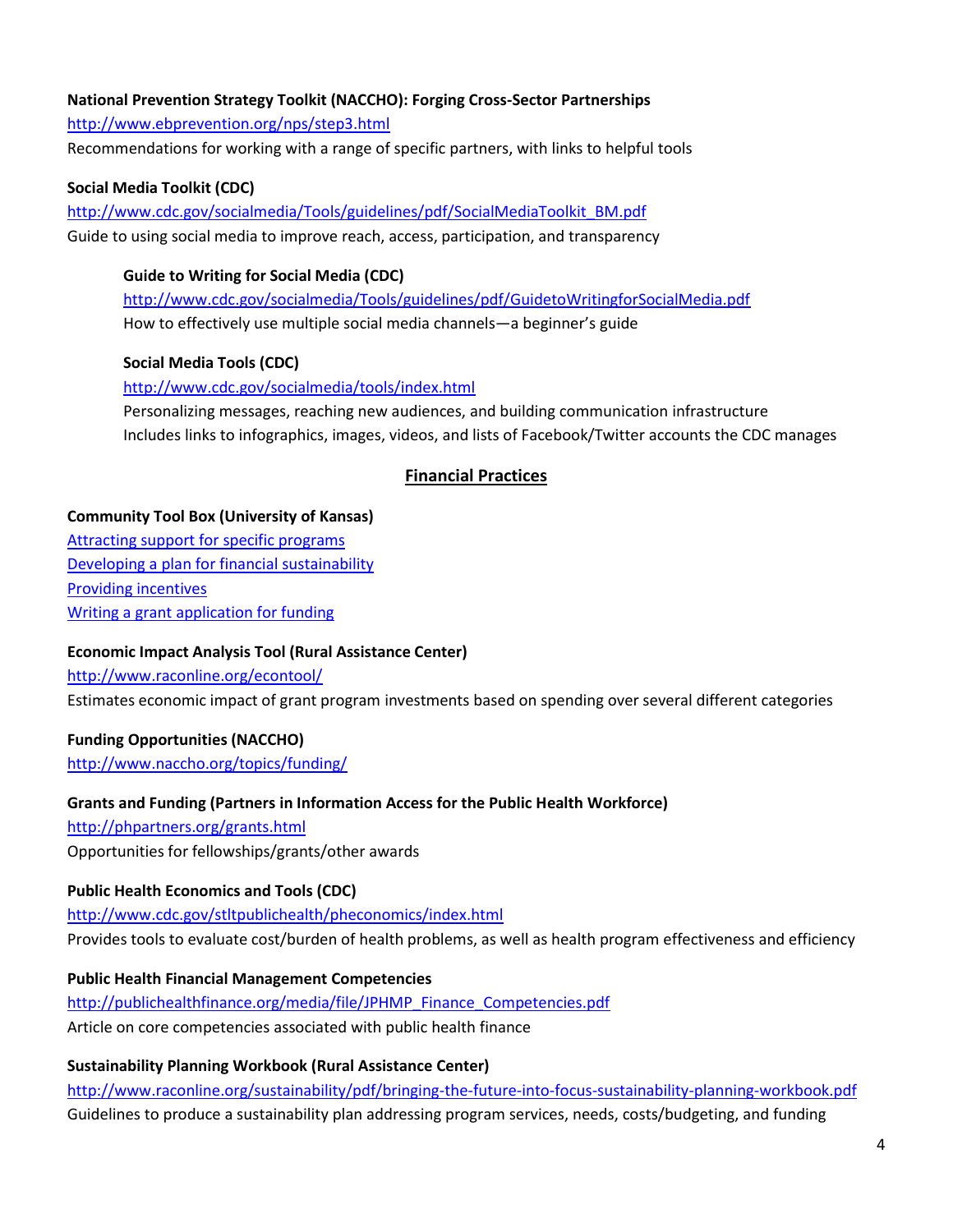# **General Resources**

# **Community Health Assessment and Group Evaluation (CHANGE) Action Guide (CDC)**

<http://www.cdc.gov/nccdphp/dch/programs/healthycommunitiesprogram/tools/change/downloads.htm> Helps to gather/organize data on community assets and potential areas for improvement

**Community Tool Box (University of Kansas)** <http://ctb.ku.edu/en/toolkits> Includes a variety of tools to guide community work, including outlines and examples [Advocating for change](http://ctb.ku.edu/en/10-advocating-change) [Influencing policy development](http://ctb.ku.edu/en/11-influencing-policy-development) [Implementing a social marketing effort](http://ctb.ku.edu/en/13-implementing-social-marketing-effort)

## **Evidence-Based Public Health (Ross Brownson, Elizabeth Baker, Terry Leet, Kathleen Gillespie, & William True)** <http://www.amazon.com/Evidence-Based-Public-Health-Ross-Brownson/dp/0195397894>

Provides guidance on picking evidence-based programs, implementing interventions, and evaluating effectiveness

## **Learning Connection: Resources (CDC)**

## <http://www.cdc.gov/learning/resources.html>

Guidelines, websites, toolkits, and information based on different public health areas, including chronic disease, emergency management, environmental health, epidemiology/surveillance/informatics, immunizations/vaccinepreventable diseases, infectious diseases, injury and violence prevention, maternal and child health, nutrition/physical activity/obesity, public health and healthcare collaboration, and training/education

# **Local Public Health System Assessment (National Association of County & City Health Officials)**

<http://www.naccho.org/topics/infrastructure/mapp/framework/phase3lphsa.cfm>

Helps health departments and public health system partners generate a snapshot of performance standards and identify areas of strength/weakness

# **MAP-IT: A Guide to Using Healthy People 2020 in Your Community (Healthy People)**

<http://healthypeople.gov/2020/implement/mapit.aspx> Helps mobilize partners, assess needs, create/implement plans for Healthy People 2020 objectives, track progress

# **Healthy People 2020 Program Planning Tools (Healthy People)**

[http://healthypeople.gov/2020/implement/HP2020\\_MAPIT.pdf](http://healthypeople.gov/2020/implement/HP2020_MAPIT.pdf) General worksheet to guide the MAP-IT process

# **NPS Implementation Toolkit (ASTHO)**

<http://www.astho.org/NPS/Toolkit/>

Provides resources categorized by strategic direction/priority area. Includes examples, recommendations, and tools

# **A Practitioner's Guide for Advancing Health Equity (CDC)**

Community Strategies for Preventing Chronic Disease

<http://www.cdc.gov/nccdphp/dch/pdf/HealthEquityGuide.pdf>

Advice on policy, systems, and environmental improvement strategies, as well as assistance for practitioners integrating the concept of health equity into local practices